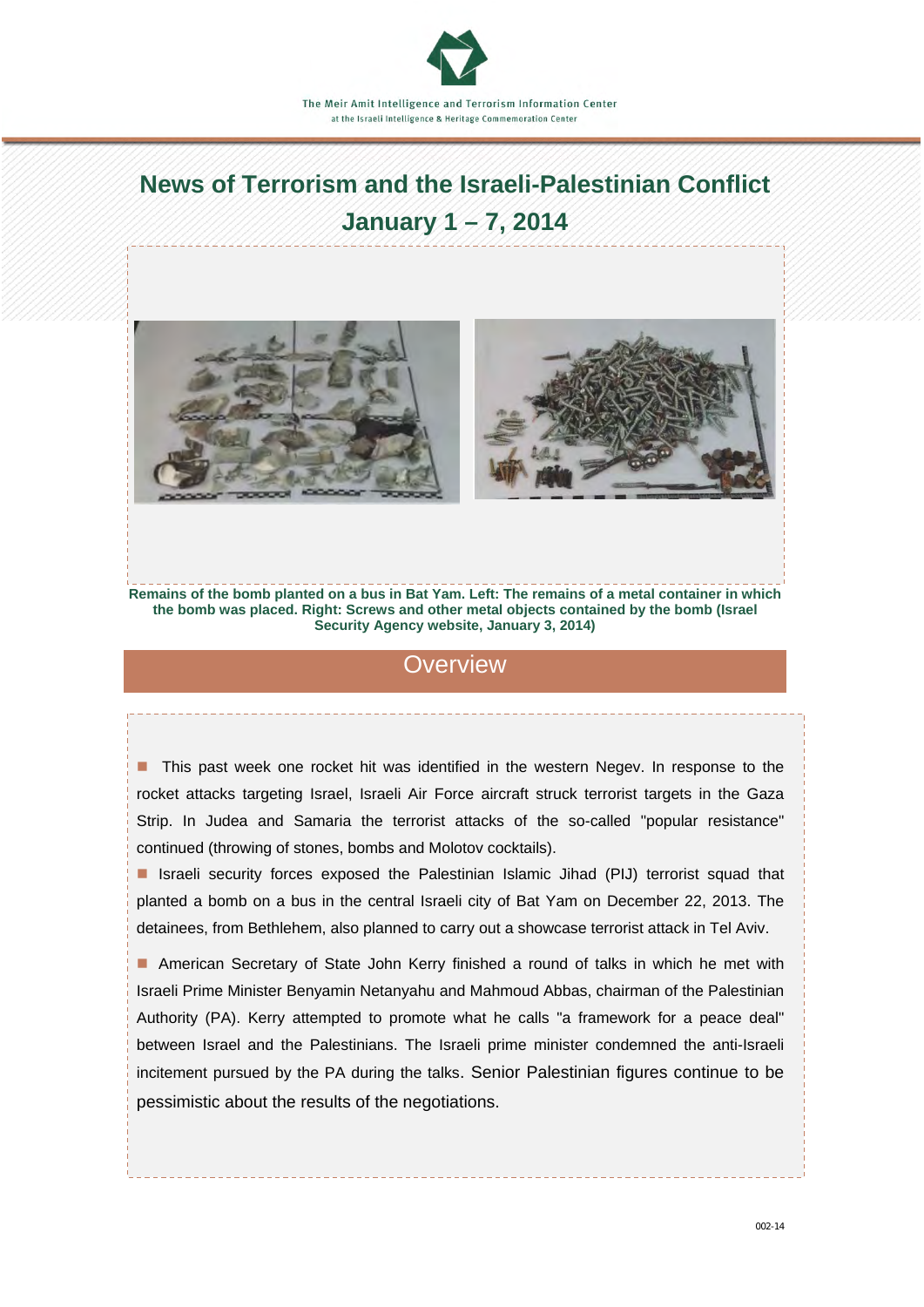## The Situation in Israel's South **Rocket Fire**

■ On **January 2, 2014**, a rocket hit was identified in the western Negev. The rocket fell in an open area. There were no casualties and no damage was reported..



### **Rocket Hits in Israeli Territory since January 1, 2013**<sup>1</sup>

Since the end of Operation Pillar of Defense (November 2012), 40 rocket hits have been identified in Israeli territory, including five rockets fired at the southern Israeli city of Eilat.

 $\overline{a}$ 

As January 7, 2014. The statistics do not include mortar shell fire.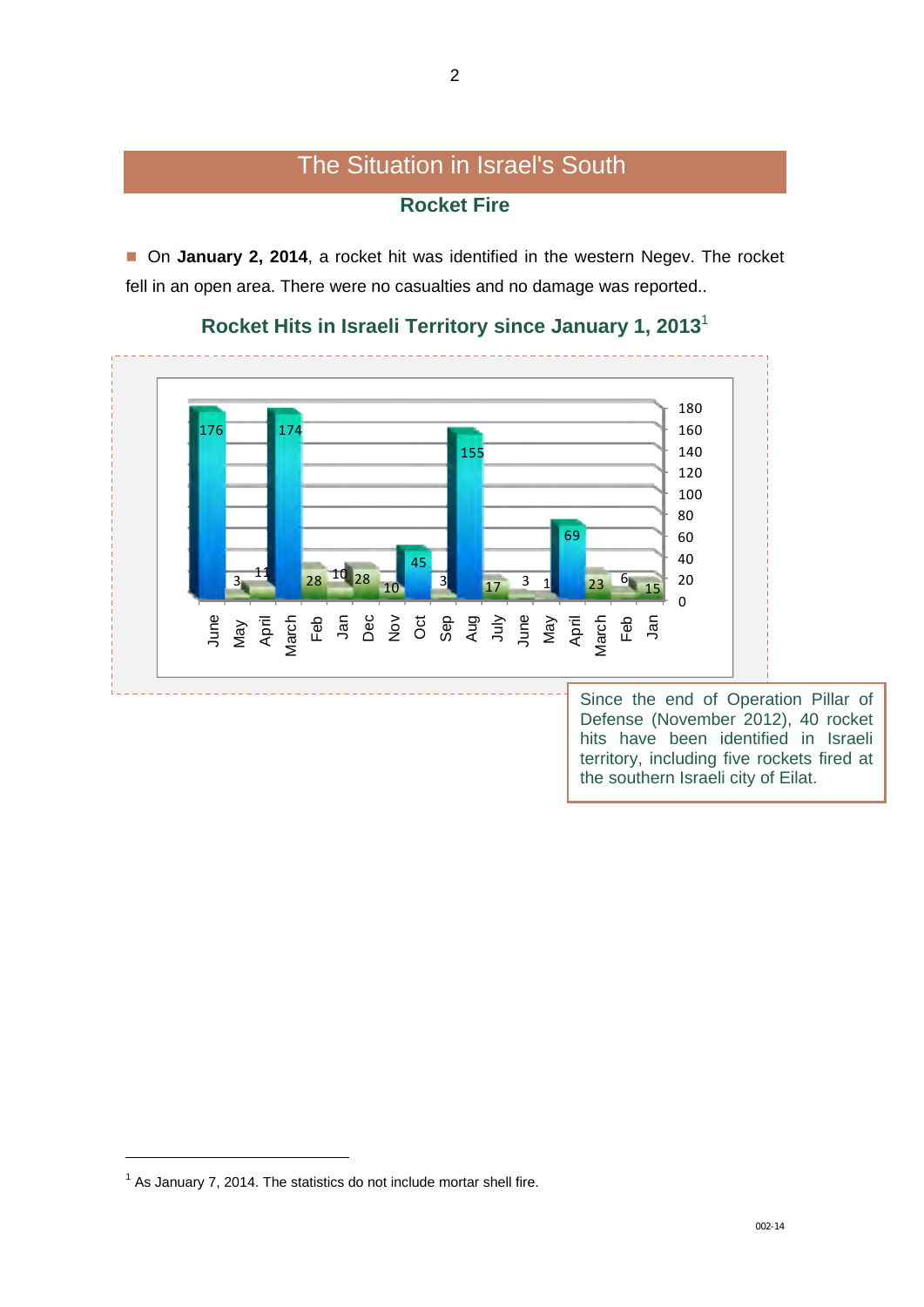

## **Annual Distribution of Rocket Fire<sup>2</sup>**

### **Israeli Air Force Response**

■ In response to the rocket fire, on the night of **January 3, 2014**, the IAF struck three underground rocket launchers in the northern Gaza Strip and terrorist targets in the central Gaza Strip (IDF Spokesman, January 3, 2014). The Palestinian media reported attacks on three sites, one of which was a post of Hamas' military-terrorist wing, adding that no casualties were reported (Izz al-Din al-Qassam Brigades and Alresala.net websites, January 3, 2014).

## Judea and Samaria

### **Terrorist Attack in Israeli Village Prevented**

■ On **January 5, 2014**, an IDF force detained four Palestinians near the fence of the village of Migdal Oz in the Etzion bloc (south of Jerusalem). The Palestinians were found to be carrying **knives, tools, improvised weapons and detonators**. The Palestinians are residents of Beit Fajar, a village near Migdal Oz. They were apparently planning to carry out a terrorist attack (IDF Spokesman, January 5, 2014).

 $\overline{a}$ 

 $2$  The statistics do not include mortar shell fire.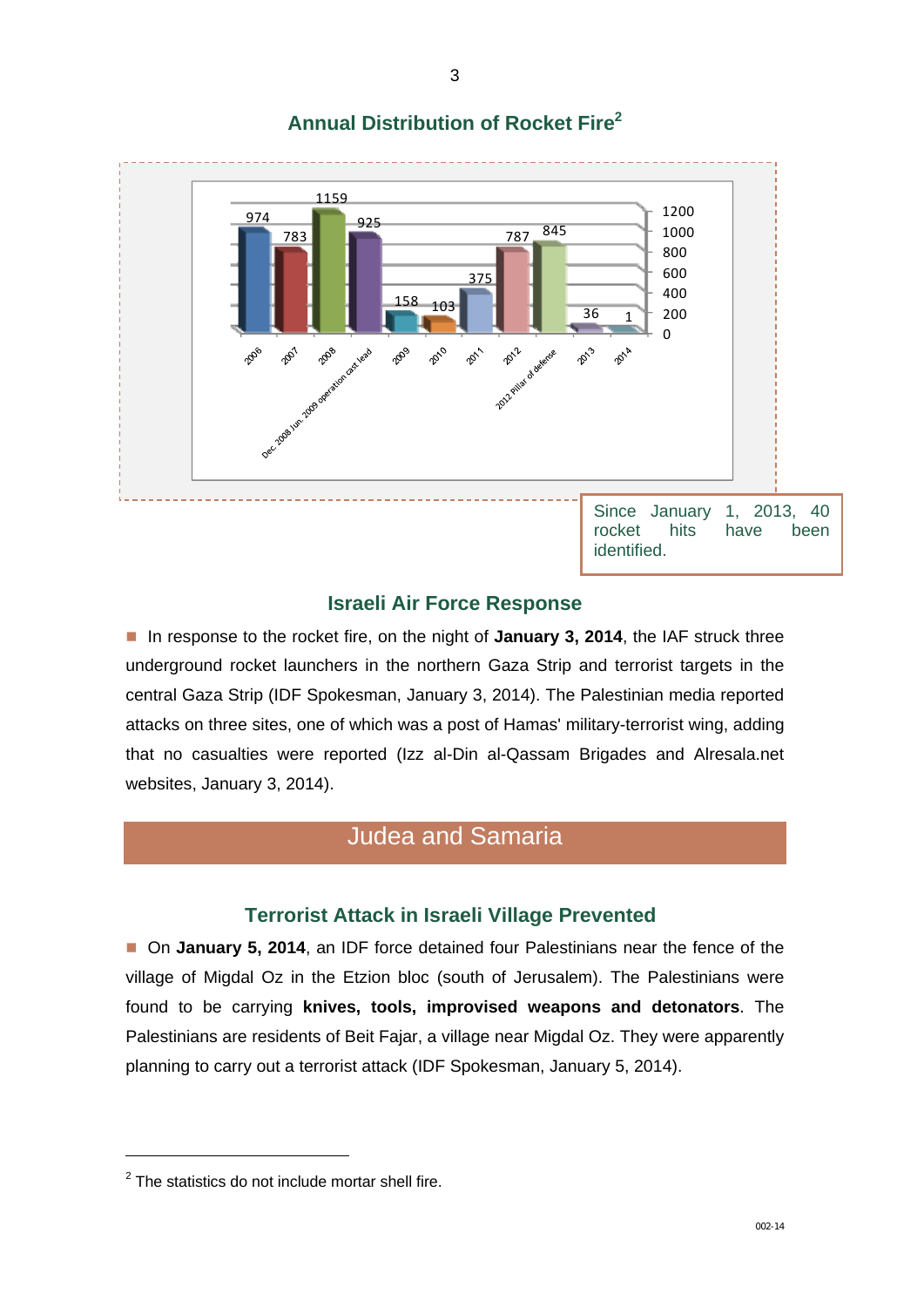### **Bat Yam Bus Terrorist Squad Exposed and Detained3**

■ The Israeli security forces recently detained a terrorist squad accused of planting a bomb on a bus in the central Israeli city of Bat Yam. Thanks to the awareness of a passenger and the quick response of the driver, the device exploded after all the passengers had gotten off the bus. **The members of the terrorist squad detained were PIJ operatives from Bethlehem**.

 Among the terrorists detained were two brothers, **Shehadeh Muhammed Shehadeh Ta'mari,** born in 1989, previously imprisoned in Israel, and **Hamdi Muhammad Shehadeh Ta'mari**, born in 1992, also previously imprisoned in Israel. **He was a cadet in a PA police officers' training course in Jericho**. Also detained were **Sami Omar Sami Harimi**, born in 1993, who lived in Israel illegally and worked in a restaurant; **Yusuf Nasser Yusuf Salameh**, born in 1991; and ten others.



**(ISA website, January 3, 2014)** 

- $\blacksquare$  The initial investigation revealed the following:
	- **Making the bomb**: After having decided two months ago that they would **carry out a terrorist attack in Israel**, the two brothers made the bomb. They used **two kilograms**, or 4.4 pounds, of **homemade explosives, screws, nails and ball bearings**. The detonator was attached to a cell phone which would be used as a remote control to explode the bomb.

-

 $3$  According to the Israel Security Agency website.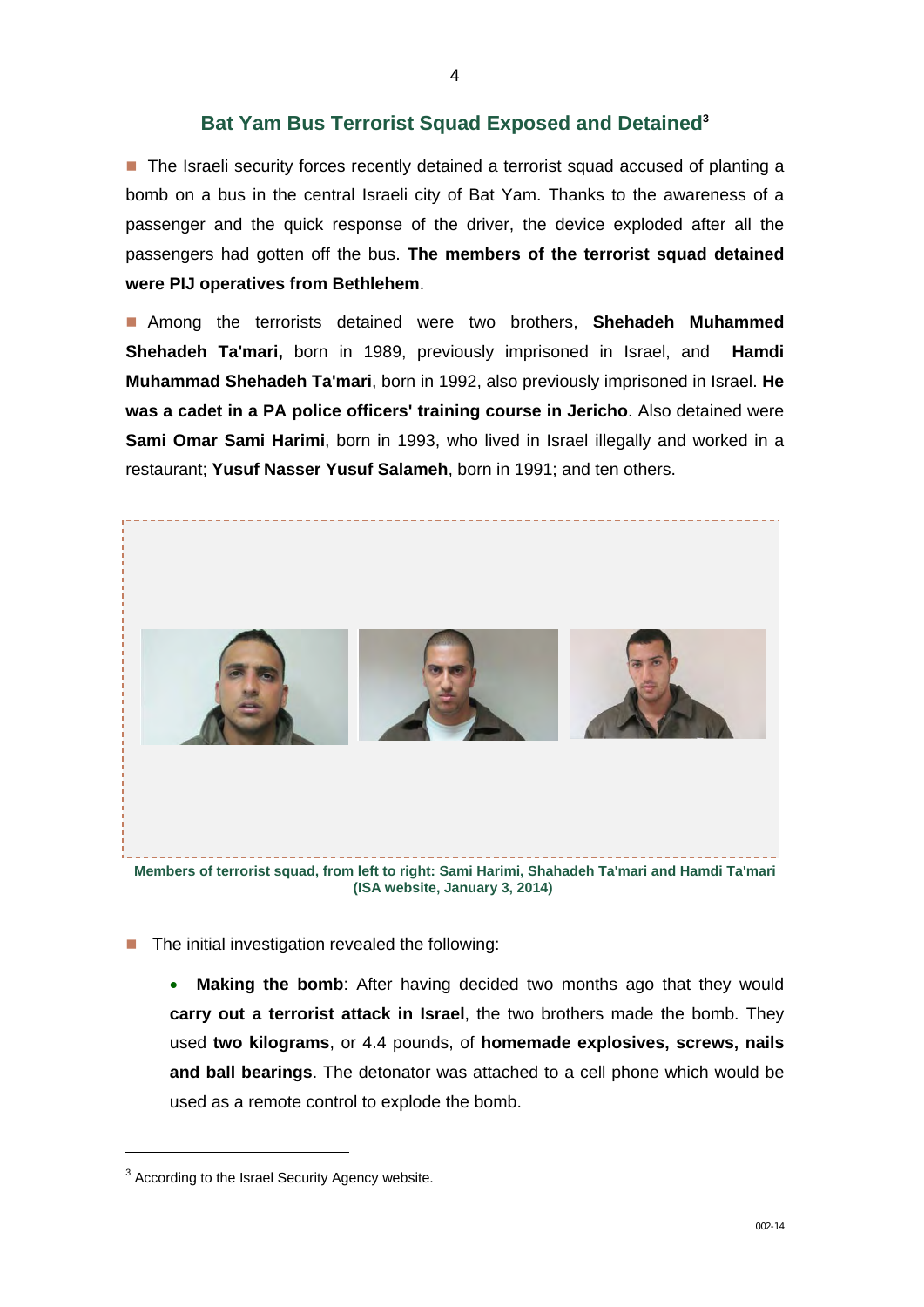**Planting the bomb**: Sami Harimi was given the bomb in a black bag. On the morning of the attack he took it to south Mt. Hebron and from there he entered Israel through a breach in the security fence. He got into a car with an Israeli Bedouin who drove illegal Palestinians into Israel, and asked to be taken to Jaffa. Somewhat later **he got on a bus in the city of Bat Yam**, left the bomb in the center of the bus, got off and a few minutes later called the cell phone which was attached the bomb and supposed to activate the detonator.

■ During interrogation Harimi said that **the squad had planned to carry out another showcase attack in Tel Aviv or Jaffa**. He also told his interrogators where they could find about **20 kilos, of 44 pounds, of explosives hidden near his house**.

**In response to the detention of the suspects, Khaled al-Batash, a senior PIJ figure,** said that while the organization praised and blessed their attack, it did not claim responsibility for it. He added that Israel was continuing its policy of detentions but "the open struggle and resistance will continue" (Paltoday website, January 3, 2014).

#### **Suspect Detained, Admitted Stabbing Psagot Village Girl**

 The Israeli security forces detained **Abdallah Shehadeh Abu Qbieta**, born 1992, from El-Bireh, suspected of stabbing a girl in the village of Psagot on October 5, 2013. Investigation revealed that the **motive for the attack was criminal**, and that Abu Qbeita infiltrated the village to steal a weapon. While in the village he happened to meet the girl, stabbed her in the shoulder and fled in the direction of Ramallah (ISA website, January 6, 2014).

#### **Violence Continues**

■ This past week violent incidents continued in Judea and Samaria, part of the socalled popular resistance. Stones and Molotov cocktails were thrown at Israeli civilians and Israeli security forces. In addition, a number of attacks were carried out on the main roads.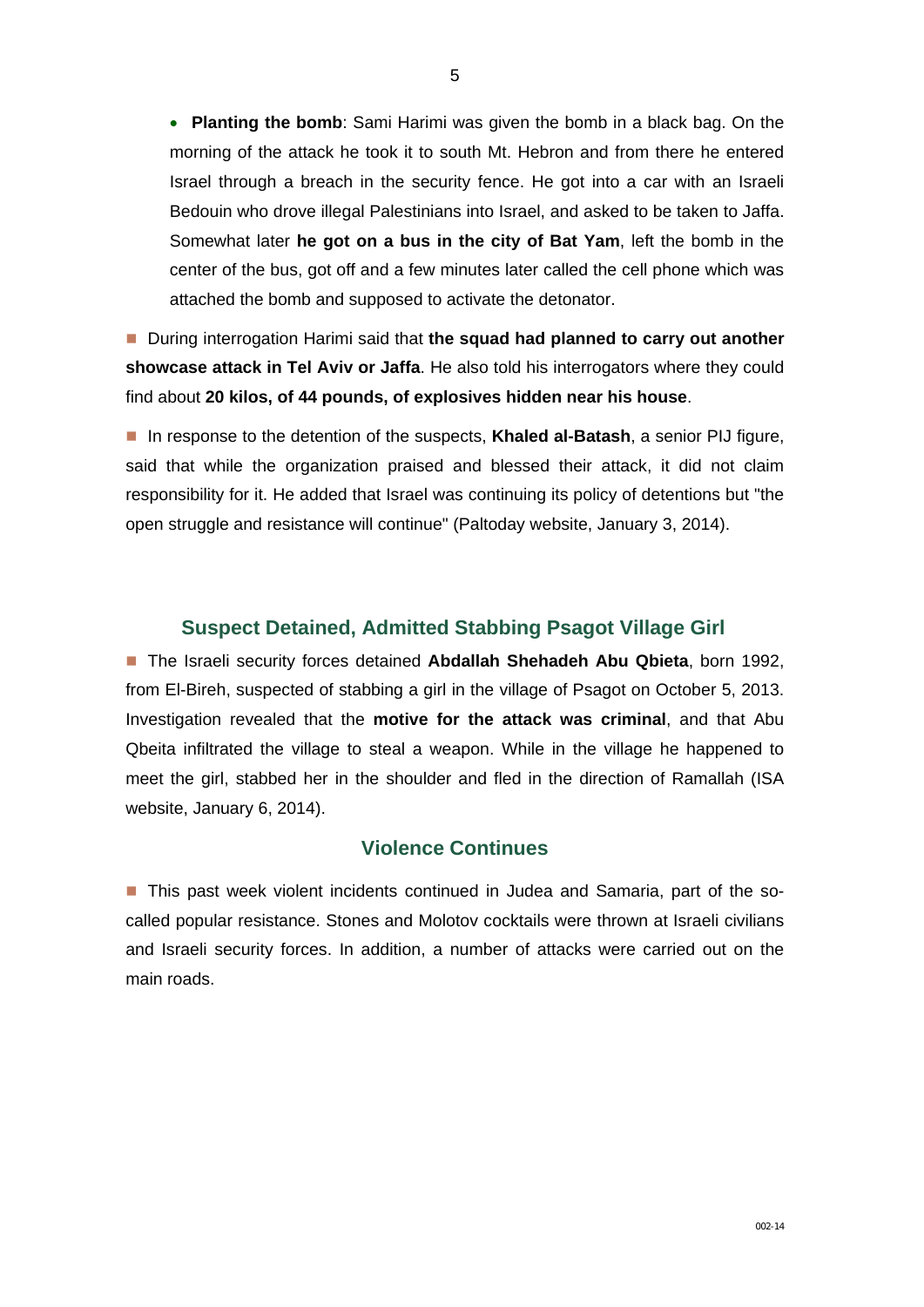

- Some of the incidents were the following:
	- On **January 6, 2014**, an IED was thrown at an IDF base near Bethlehem. There were no casualties and no damage was reported.
	- On **January 6, 2014**, a pipe bomb exploded in the area of the Tomb of Rachel near Bethlehem. An Israeli civilian sustained minor wounds.
	- On **January 5, 2014**, Palestinians threw stones at a car and bus near the Tomb of the Patriarchs in Hebron. According to a number of eye witness reports, the attackers hid behind a vehicle belonging to the Temporary International Presence in Hebron (TIPH) forces (Tazpit News Agency, January 5, 2014).



**The site of the attack; the white vehicle belongs to the TIPH forces (Tazpit News Agency, January 5, 2014).**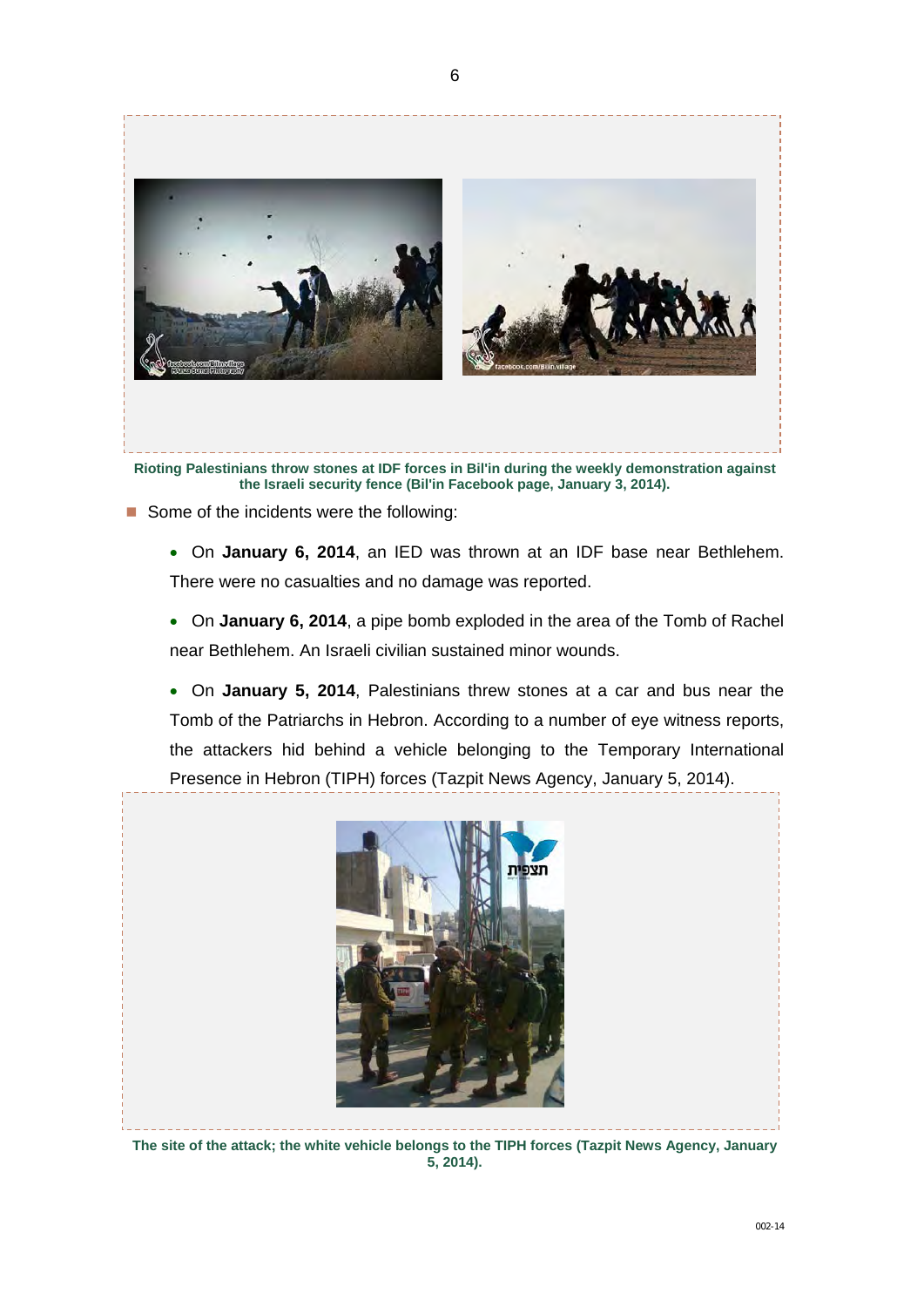### **Another Popular Resistance Attempt to Erect an Illegal Outpost**

**This past week activists from the popular committees against the fence and the** settlements tried to erect another outpost, this one near the Dead Sea, called Canaan Village 9. Their motive was to protest the so-called Israeli decision to annex the Jordan Valley. Israeli security forces prevented them from reaching their destination. A spokesman for the committees in south Judea and Samaria attacked an Israeli who prevented them from going to the region and called on the PA to stop the negotiations with Israel immediately (The Safa and Ma'an new agencies, January 1, 2014).



**Palestinian activists plant flags in preparation for erecting Canaan Village 9 near the Dead Sea (Palestinian TV, January 1, 2014).** 

**Salah al-Khawaja**, coordinator for the campaign against the fence and the settlements, said in an interview that in 2014 the focus of the popular resistance's activities should **shift from "protest to confrontation."** He said a comprehensive national program should be formulated for all the sectors in coordination with all the official and "popular" elements. He also said that following the Israeli proposal to enact a law annexing the Jordan Valley, **the resistance committees would hold activities "with political influence"** in the region to stress the Palestinian presence there (Voice of Palestine Radio, January 1, 2014).

# Developments in the Gaza Strip

### **Blaming Israel for the Humanitarian Distress in the Gaza Strip**

In the Gaza Strip, Israel continues to be blamed for the humanitarian distress. **Khalil al-Haya**, a senior Hamas leader, threatened that Israel would pay a high price for the siege of Gaza, claiming that "the occupation bears the main responsibility for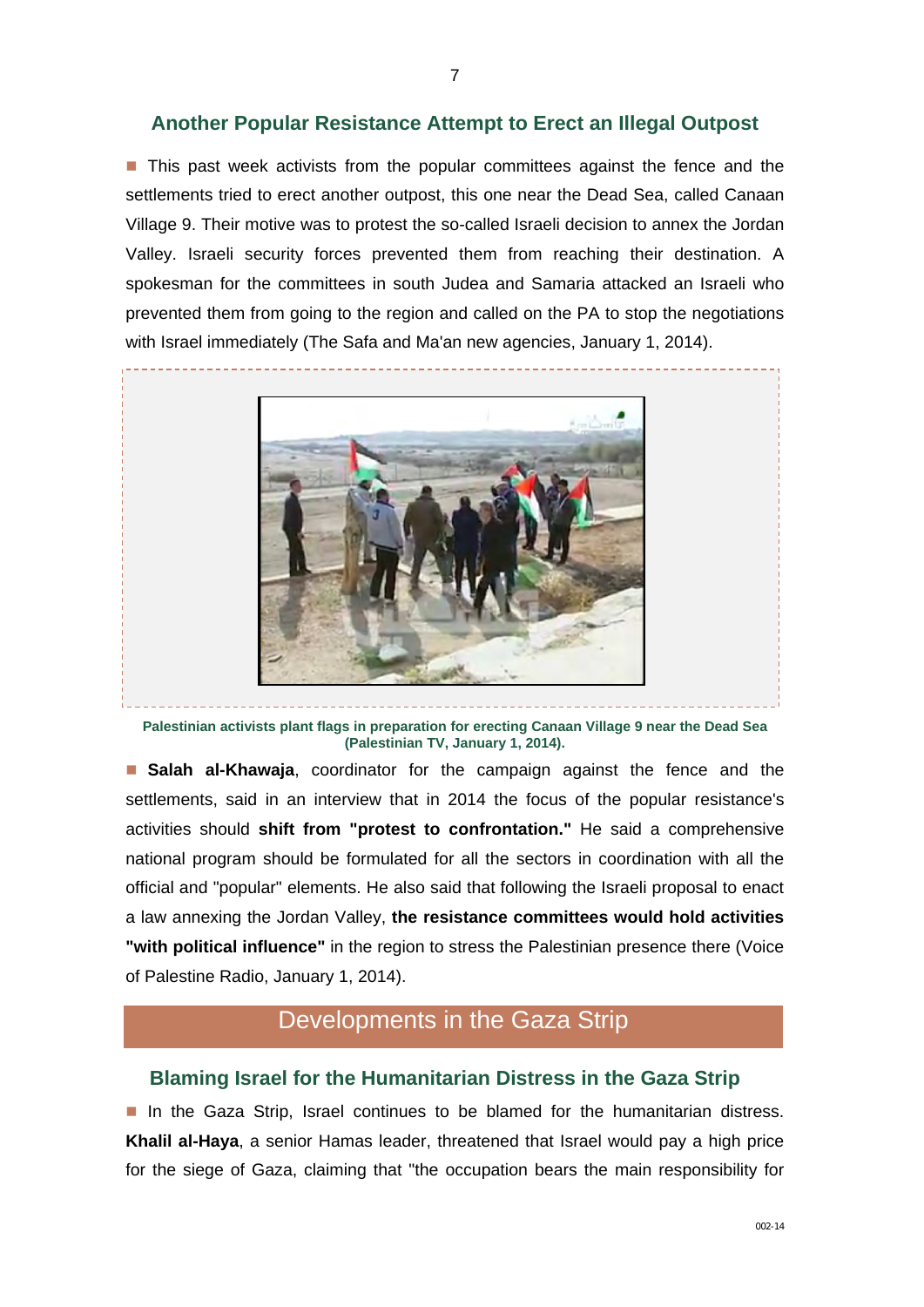the closure and it will pay great price for it." He also said that Egypt was not responsible and appealed to the Egyptians to join in easing the suffering in Gaza and to be part of the solution (Al-Aqsa TV and the Safa News Agency, December 31, 2013).



**Israel is behind Egypt's actions against the Gaza Strip (Hamas' Felesteen, January 4, 2014)** 

## The Palestinian Authority

### **The Peace Negotiations**

 **American Secretary of State John Kerry** came to the region for another round of talks, meeting with Israeli Prime Minister Benyamin Netanyahu and Mahmoud Abbas, chairman of the PA, in an effort to promote what he calls "a framework for a peace deal." After the meetings he announced that **progress had been made**, but a lot of work still had to be done (Al-Hayat Al-Jadeeda, January 5, 2014).

**Prime Minister Benyamin Netanyahu told Kerry that he had great esteem for his** efforts to promote the negotiations, and attacked Mahmoud Abbas and the PA for their policy of anti-Israeli incitement, among other things, which has been ongoing in the six months since the negotiations began. He said that "[a] few days ago in Ramallah, President Abbas embraced terrorists as heroes. To glorify the murders of innocent women and men as heroes is an outrage. How can President Abbas say that he stands against terrorism when he embraces the perpetrators of terrorism and glorifies them as heroes? He can't stand against terrorists and with terrorists. And I'm wondering what a young Palestinian would think when he sees the leader of the Palestinian people embrace people who axed innocent men and women, who axed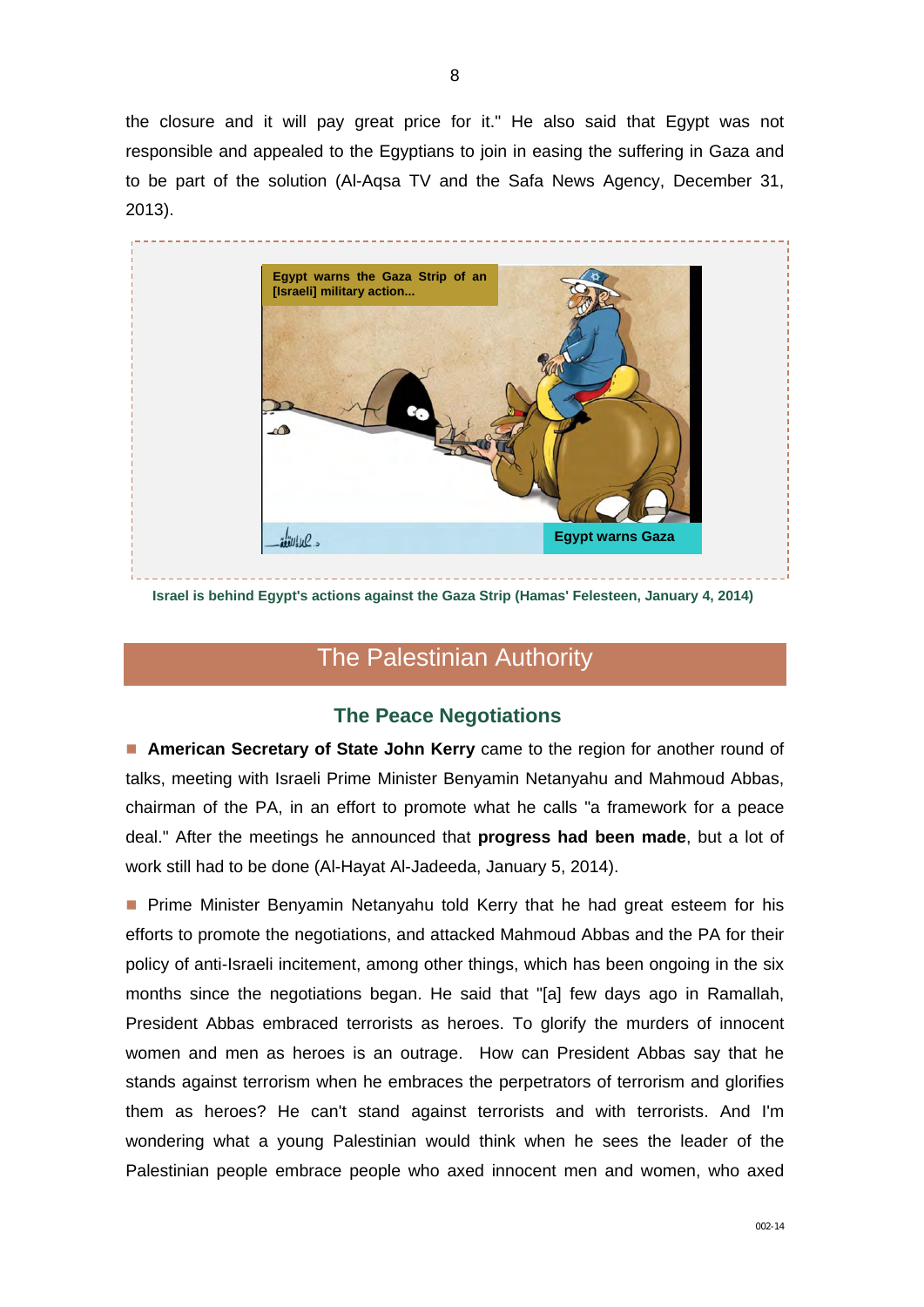their heads or blew them up or riddled them with bullets. What's a young Palestinian supposed to think about the future? What's he supposed to think about what he should do vis-à-vis Israelis and vis-à-vis the State of Israel?<sup>4</sup>



**Left: Benyamin Netanyahu and John Kerry (Israeli Government Press Office, January 2, 2014). Right: Mahmoud Abbas and John Kerry meet in Ramallah (Wafa News Agency, January 4, 2014).**

■ Senior figures in the PA continue expressing pessimism about the future of the negotiations. **Saeb Erekat**, a member of the PLO's Executive Committee and head of the Palestinian negotiating team, said that the Americans had not given the Palestinians any documents and that the negotiations were still at the stage of proposing ideas (Palestinian TV, January 4, 2014).

■ On another occasion Saeb Erekat said that since November 5, 2013, no bilateral meeting had been held and that the talks were either Palestinian-American or Israeli-American. He said the Palestinians would not agree to extend the negotiation period beyond the allotted nine months. If the negotiations failed, he was of the opinion that the Palestinians had three avenues to work through: to join the Geneva Convention, to have the countries of the world to boycott the settlements, and to have the European Union recognize the state of Palestine (Al-Sharq Al-Awsat, January 3 2014).

### **Mahmoud Abbas Makes Strong Speech to Mark Fatah's Founding**

■ To mark the founding of Fatah, Mahmoud Abbas, chairman of the PA, made a strong speech attacking Israel and stressing the adherence of the PA to the principle of

 $\overline{a}$ 

<sup>4</sup> http://www.pmo.gov.il/English/MediaCenter/Events/Pages/eventkerry020114.aspx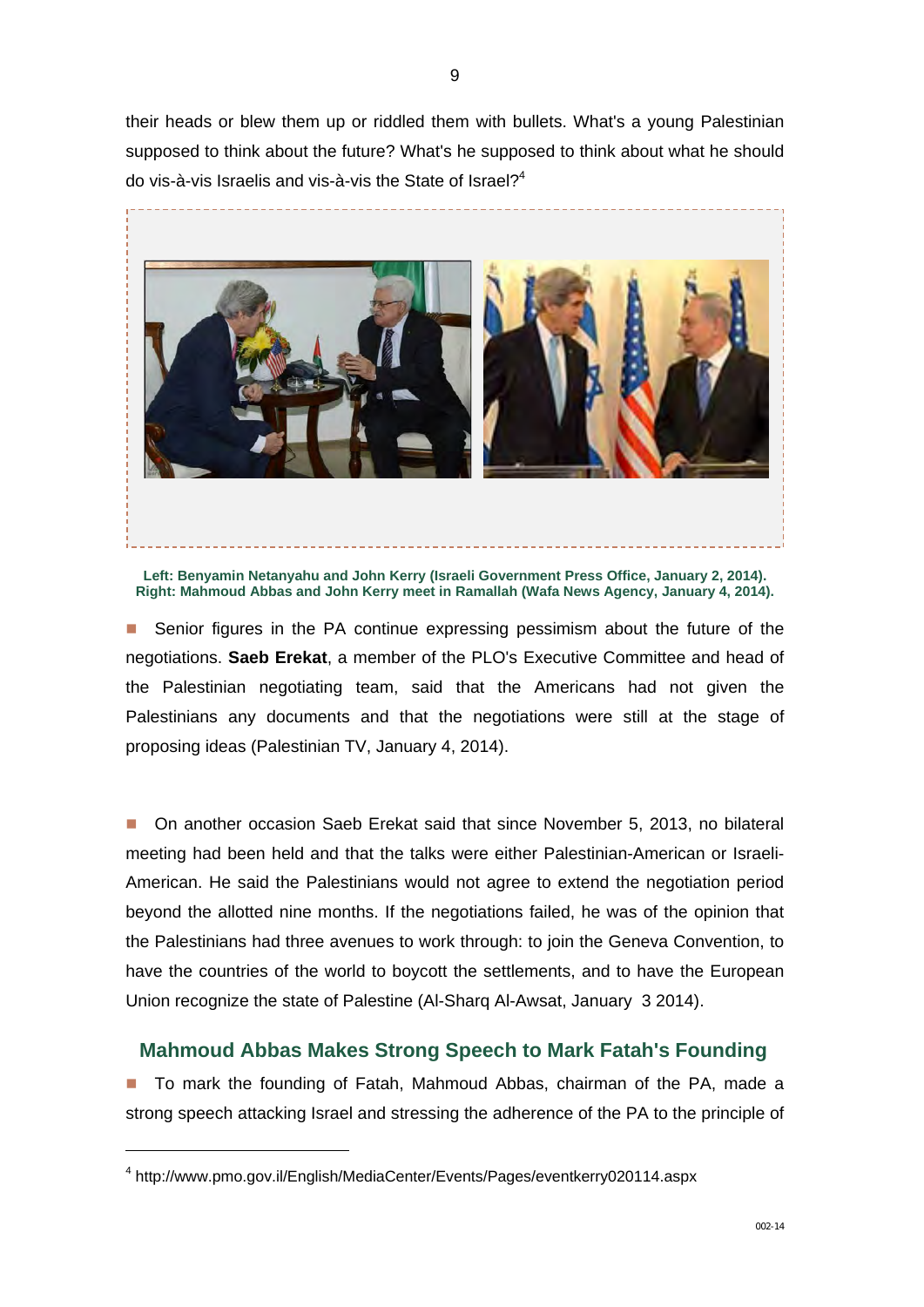not giving up territory. He again threatened he would appeal to international institutions. The following were the main points of his speech (Al-Hayat Al-Jadeeda, December 31, 2013):

- **The Palestinians will not agree to the continued spread of the "cancer of the settlements,"** especially in Jerusalem. They will exploit their status as an observer state in the UN for a diplomatic-legal move to halt the settlement construction.
- The PA is negotiating with Israel to achieve a solution that will lead to **the immediate establishment of a Palestinian state with the 1967 borders and a "just solution" for the issue of the refugees**.
- The Palestinian **leadership rejects any Israeli military presence** in the territory of the "independent state of Palestine" and stresses its adherence to full Palestinian sovereignty over all of its territory, natural resources, borders and border crossings.
- The Palestinians are conducting negotiations on the backdrop of Israel's "insane" escalation on every front. The Israeli army has increased its aggression, and continues "acts of aggression" against Al-Aqsa mosque as well as acts of occupation against the Palestinians in "occupied Jerusalem."



**Mahmoud Abbas marks the 49th anniversary of the founding of Fatah (Mahmoud Abbas's Facebook page, December 31, 2013).**

## **Jibril Rajoub Viciously Attacks Israel**

■ To mark the founding of Fatah, **Jibril Rajoub**, a member of Fatah's Central Committee, viciously attacked Israel in a number of interviews. On December 31, 2013,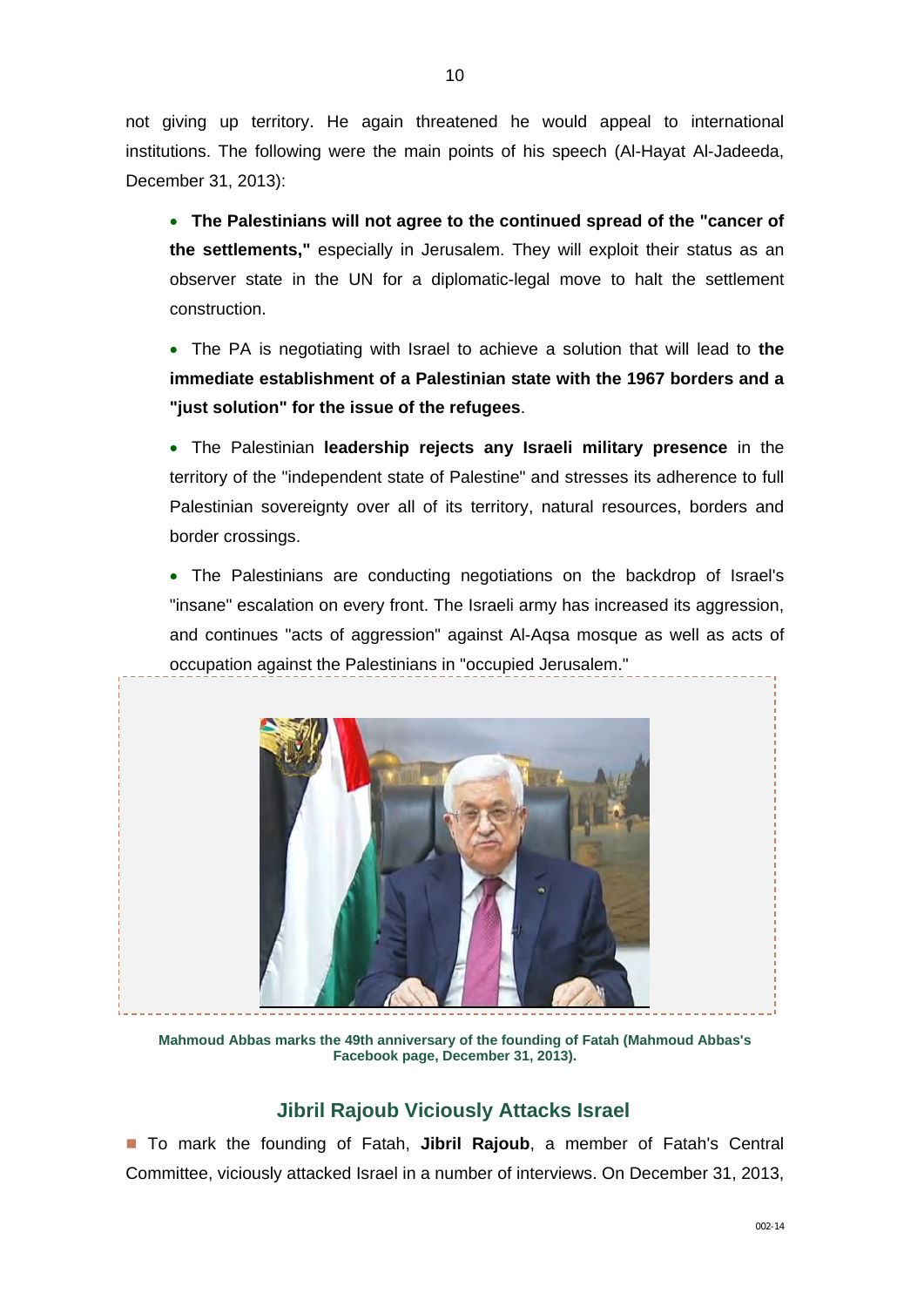he was a guest of official Palestinian TV's open studio. He said he hoped that the 50<sup>th</sup> year of the Fatah movement would be the year in which Palestinian sovereignty would be instituted over the state of Palestine and the [Israeli] occupation would be uprooted. The occupation, he said, was a "cancer" threatening to destabilize the entire region. As for the negotiations with Israel, he claimed that it was clear that there was not even a glimmer of hope that peace could be had with "the Fascist occupation...an ugly model of Nazism" (Official Palestinian TV, January 2, 2014).

**Interviewed on another occasion, Jibril Rajoub called for the escalation of the so-called popular resistance**. Asked about the news item in the Israeli daily paper Yedioth Aharonot stating that Hamas was planning to abduct Israeli soldiers, he said "**Let them abduct [soldiers]**... I think the Israelis need to understand that abduction is a clear example, **it is the language they understand**. We encouraged [Hamas] and when they abducted [Gilad] Shalit we blessed and praised them, and when the Shalit prisoner exchange deal succeeded, despite the fact that we had our doubts, we still blessed and praised them."



 **Jibril Rajoub in Palestinian TV's open studio (Jibril Rajoub's Facebook page, January 3, 2014).**

## The Northern Front

### **Global Jihad Attacks in Lebanon**

**The Islamic State in Iraq and Greater Syria** claimed responsibility for the car bomb that exploded in Dahia, the Shi'ite suburb in south Beirut, on January 2, 2014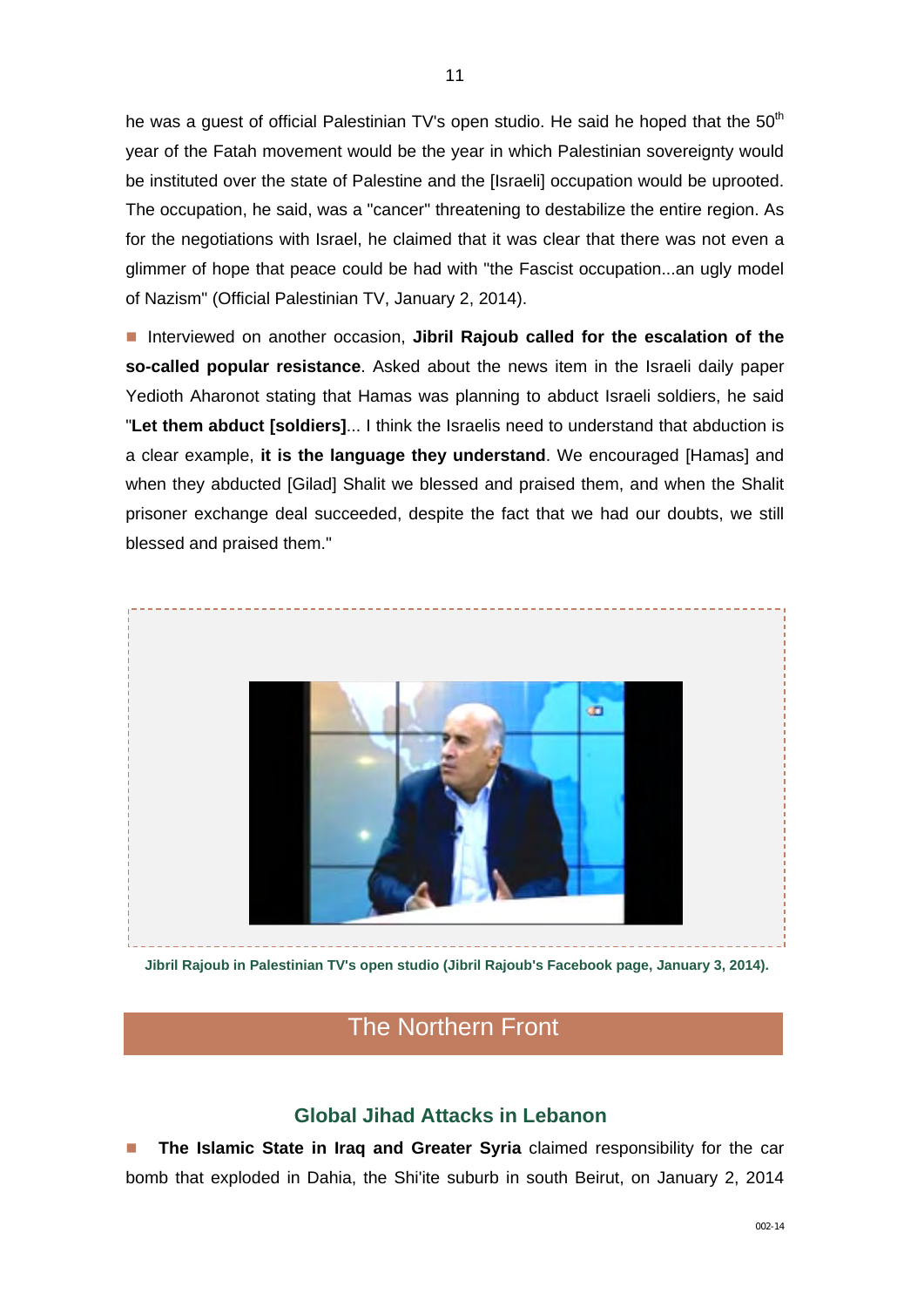(The Islamic State forum, January 4, 2014). The attack, carried out near a number of Hezbollah's main institutions, killed four people and wounded more than 66. According to reports, the suicide bomber was **Qateiba Muhammad al-Satem**, a 20 year-old student, born in the village of Wadi Khaled on the Syrian-Lebanese border. According to reports, in the past he fought in the ranks of the **Al-Nusra Front** in Syria (Al-Quds Al-Arabi, January 4, 2014). **The attack was another example of how the Sunni-Shi'ite confrontation has trickled into Lebanon from Syria**.

 **In Beirut the Lebanese army detained Majed al-Majed**, commander of the **Abdullah Azzam Brigades**, for involvement in global jihad attacks in Lebanon including the attack on the Iranian embassy in Beirut. According to reports, Majed al-Majed spent time in the Ein al-Hilweh refugee camp and several months ago left for Syria, where he joined the **Al-Nusra Front** (Al-Monitor and LBC, January 1, 2014). Majed al-Majed died while imprisoned, apparently due to illness. **The Abdullah Azzam Brigades have been involved in attacks on Hezbollah in Lebanon and in attacking Israel with rocket fire**. 5



 **Majed al-Majed, commander of the Abdullah Azzam Brigades in Lebanon (CNN Arabic website, January 4, 2014)**

-

<sup>&</sup>lt;sup>5</sup> For further information about the Abdullah Azzam Brigades see the November 27, 2013 bulletin "Mass[casualty double suicide bombing attack carried out at the Iranian embassy in Beirut." Also see the August](http://www.terrorism-info.org.il/en/article/20598)  28, 2013 bulletin "The global jihad-affiliated Abdullah Azzam Brigades claimed responsibility for firing rockets from south Lebanon into the western Galilee on August 22."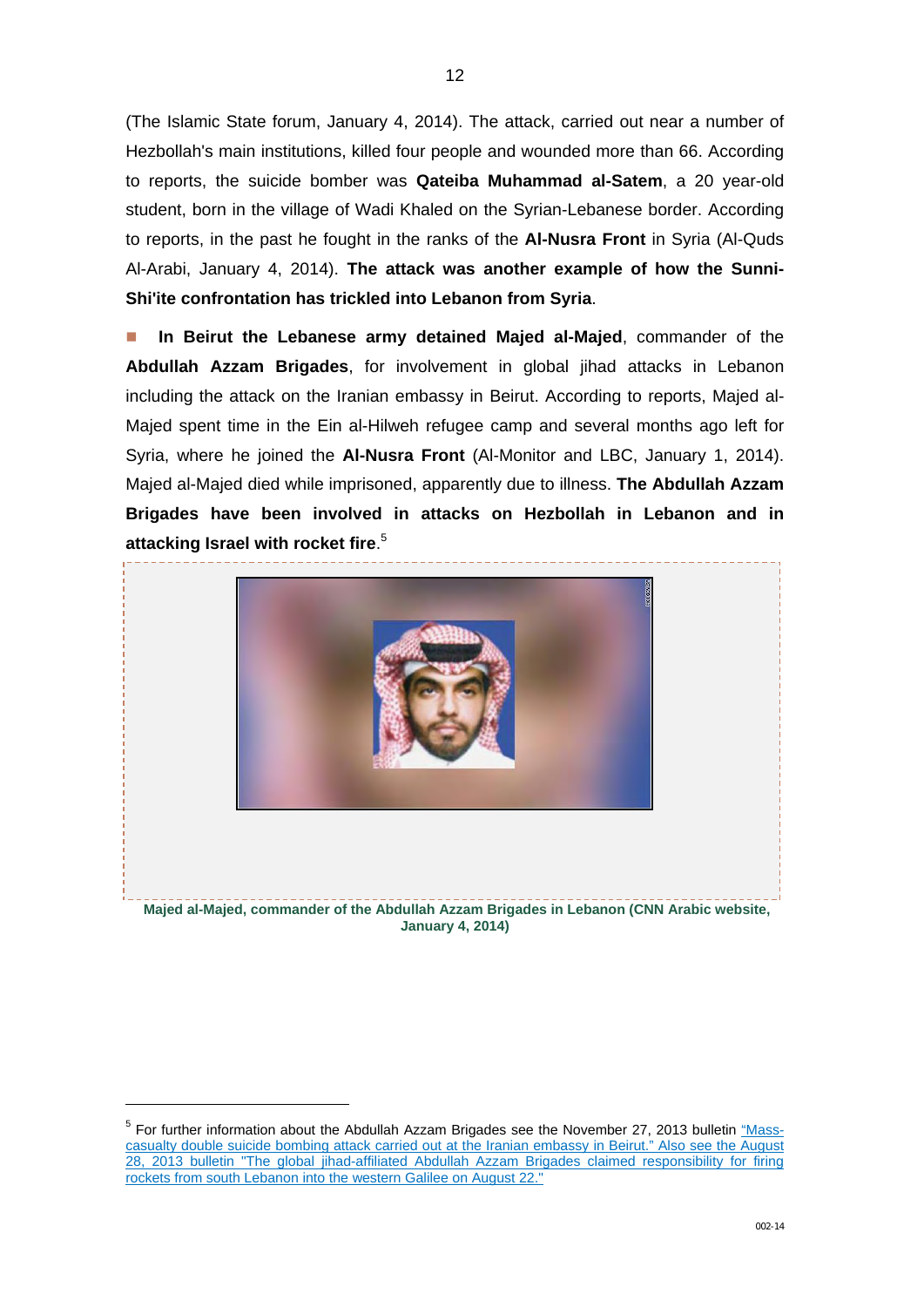## Propaganda Events

### **Israeli Minister of Defense Outlaws the Council for European Palestinian Relations (CEPR)**

■ On December 16, 2013, Israeli Minister of Defense Moshe Yaalon **outlawed the Council for European Palestinian Relations (CEPR), based on emergency defense regulations** (Israeli Ministry of Defense website, January 6, 2014). That means Israel can confiscate the organization's funds and try its members and/or individuals who provide it with services.

■ The Brussels-based CEPR represents itself as an independent non-profit NGO working to improve the dialogue between Europe and the Arab states. In reality, **it serves as Hamas' official representative in Europe**. It is directed by **Arafat Madi Shoukri**, who lives in London and is also one of the heads of the outlawed **Palestinian Return Centre**, a center for anti-Israeli propaganda in London, and one of the leaders of the European Campaign to End the Siege on Gaza (ECESG), **which formerly served as a European network for dispatching flotillas to the Gaza Strip**. 6

 Another member of the organization's directorate is **Rami Abda**, who lives in the Gaza Strip. He responded to the Israeli minister of defense's announcement by saying it was part of an Israeli campaign based on lies. Israeli, he said, became hysterical every time the rights of the Palestinian people received support (Al-Quds TV, January 4, 2014).

1

 $6$  For further information about the Palestinian Return Centre see the March 8, 2011 bulletin "The Palestinian Return Centre."